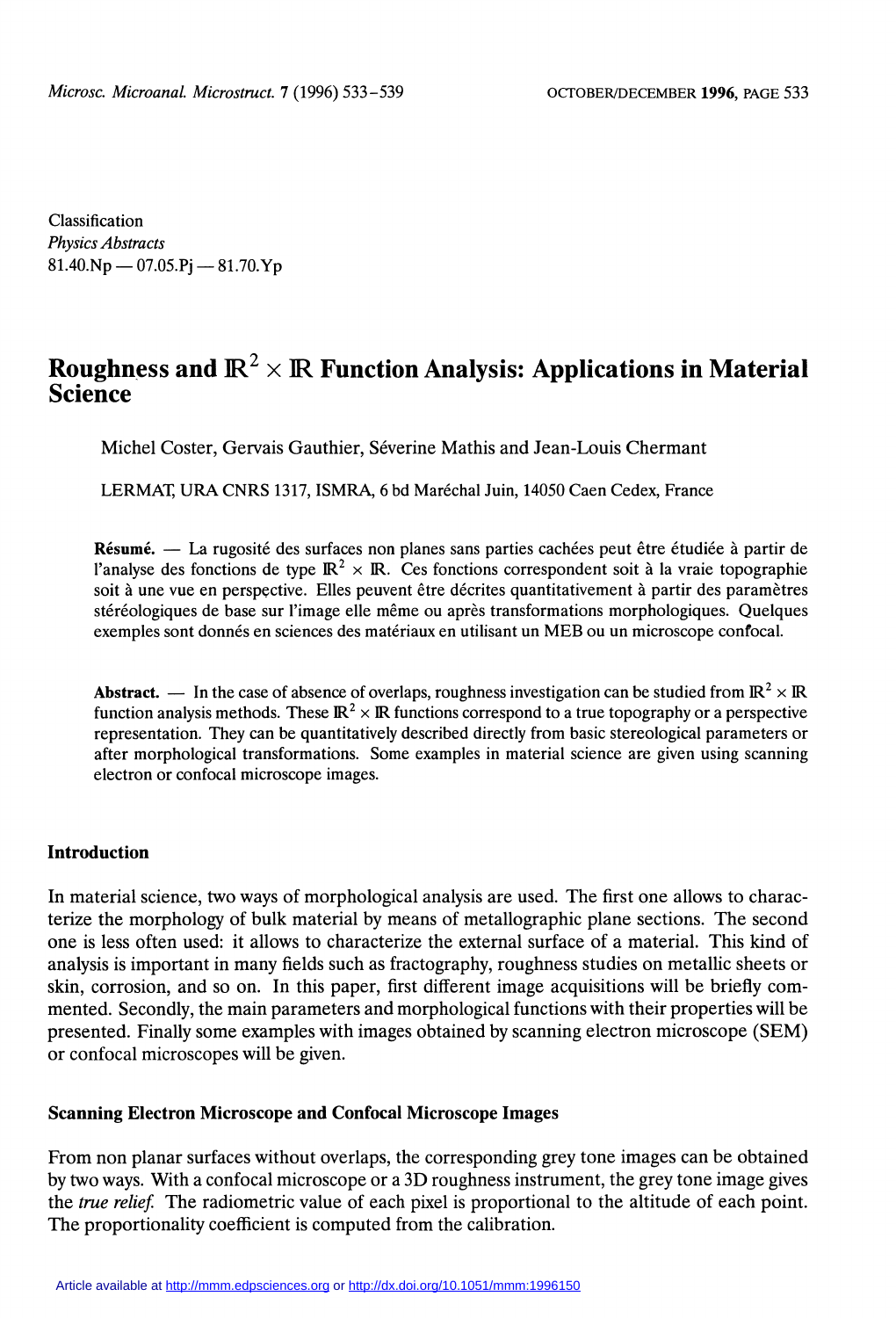The SEM gives a *perspective image* where the value of each pixel does not correspond to the altitude. With this instrument, a modification of contrast and brightness adjustments changes the grey values of the image: an anamorphosed (a monotonous increasing change of the grey scale) image of the previous one is obtained without a possibility of calibration. When overlaps exist, the non planar surface must be cut by an approximately perpendicular plane. So a profile is obtained which can be observed with SEM or optical microscope and can be analysed [1, 2]. The profilometric analysis gives metric information on roughness), but it is impossible to know the surface roughness without modelling and connectivity measurements are not accessible.

#### Basic Parameters

In the case of absence of overlaps, the basic parameters for  $\mathbb{R}^2 \times \mathbb{R}$  functions [3, 4] can be used. According to the set meaning, a  $\mathbb{R}^2 \times \mathbb{R}$  function f is characterized by its *support* Z and its area  $A(Z)$ , by the surface  $S(G(f))$  of its graph  $G(f)$ , and by the volume  $V(SG(f))$  of its subgraph  $SG(f)$ . The third metric property of the function is given by the integral of *connectivity*,  $\overline{N_2(f)}$ , which corresponds to the sum of the local maxima heights minus the sum of local minima heights. In the local case, these parameters can be estimated by unit area of the support. So, one obtains: the volume per unit area of support  $V_A(f)$ , the surface area per unit area of support  $S_A(f)$  and the integral of connectivity number per unit area of support  $N_A(f)$ .

To these three metric parameters, one can add two topological ones: the *number of local max*ima heights,  $(N_2(\max(f))$ , and the number of local minima heights,  $(N_2(\min(f)))$ . These two last parameters are very sensitive to the noise. They can be replaced respectively by the number of local maxima having a "local" height greater than h, (max of size h,  $N_2(h \max(f))$ ), and by the number of local minima having a "local" depth greater than h, (min of size h,  $N_2(h \min(f))$ , [5].

In the local case, the parameters for the max become the number of max or max of size  $h$  per unit area of support  $N_A(\max(f))$   $N_A(h \max(f))$ . For the min in the local case, these parameters become the number of min or min of size h per unit area of support  $N_A(\min(f)) N_A(h \min(f)).$ The functions min( $f$ ), and  $h \min(f)$  are obtained from geodesic reconstruction of the function  $(f + \delta)$  or  $(f + h)$  over the function f. They are noted respectively  $R^f(f + \delta)$  and  $R^f(f + h)$ . The function  $max(f)$  and h max(f) are also obtained from geodesic reconstruction of the function  $(f - \delta)$  or  $(f - h)$  under the function f. They are noted respectively  $R_f(f - h)$  and  $R_f(f - \delta)$ .  $\delta$  rep-<br>resents the smallest interval h in grey level range. The functions  $f - R_f(f - h)$  and  $R^f(f + h) - f$ are called respectively h convex and h concave function.  $V_A(f)$  corresponds to the mean value of the function (mean altitude). Thus this parameters is not interesting for itself, but very useful for granulometry and roughness functions (see later).  $S_A(f)$  is equivalent to the *surface roughness* and  $N_A(f)$  equivalent to the *vertical roughness for surface*. In the case of perspective images, these two last parameters depend on anamorphosis [6]. The number of max or min for  $h = \delta$  does not depend on anamorphosis, but they are not robust parameters. As opposed, for the max and min of size  $h$ , the parameters are less sensitive to the noise, but vary with anamorphosis. These last parameters could be applied on SEM images of ceramic powders to separate two kinds of powder [7-9].

## Morphological Functions

ANAMORPHOSIS PROBLEM AND SOLUTION. - Morphological functions are built from transformations which are applied to functions. Two kinds of structuring element can be used, *volumic* and flat structuring element. In the case of flat elements, where morphological transformation is used, the "absolute result" is always different from the result obtained for volumic elements.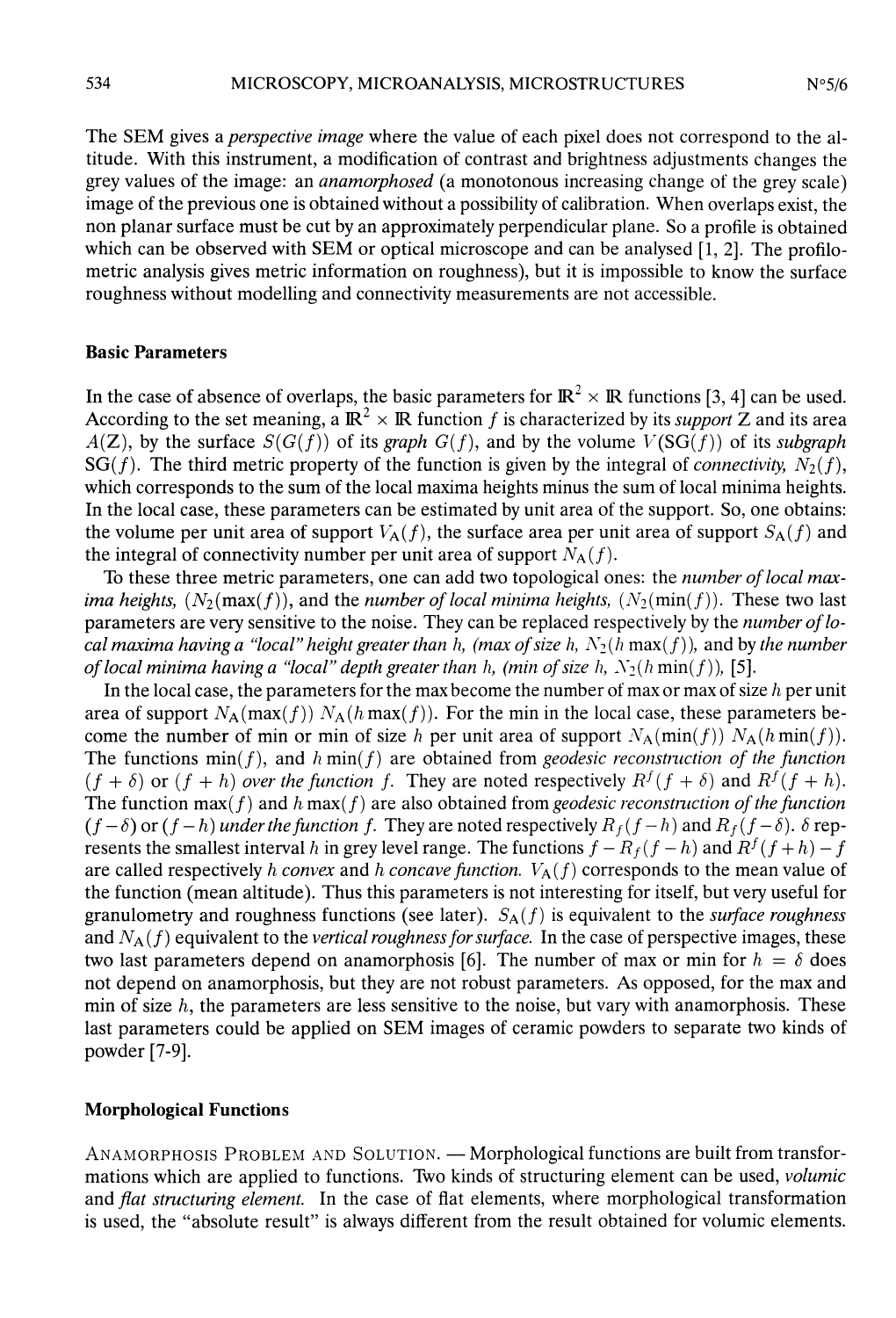But the "relative result" is the same when a flat structuring element is used. So, the ratio between basic measurements performed on the transformed image and on the initial (reference) image is always the same and is independent on the anamorphosis.

GRANULOMETRIC FUNCTIONS. — The granulometry [10, 11] is the first morphological function used to describe non planar surfaces represented by  $\mathbb{R}^2 \times \mathbb{R}$  functions [12, 13]. A granulometry is obtained from opening or closing transformation with *a convex structuring element*  $\lambda$ B, which depends on size parameter  $\lambda$ . The granulometric distributions are given by:

$$
G(f_{\lambda B}) = \frac{V(f) - V(O^{\lambda B}(f))}{V(f)} \quad \text{and} \quad G(f_{\lambda B}) = \frac{V(F^{\lambda B}(f)) - V(f)}{V(f)}
$$

where  $O^{\lambda B}(f)$  is the opening transformation and  $F^{\lambda B}(f)$  the closing one. When the structuring element ÀB is flat, the granulometric distribution is independent on anamorphosis. This tool allows to quantitatively characterize the morphological evolution according to the chosen manufacturing process[13].

SURFACE ROUGHNESS FUNCTION. — By definition  $[14, 15]$ , the *roughness function* is defined by the evolution of the surface area of the graph as a function of the size of the gauge used to perform measurements. In the local case, the surface area is replaced by  $S_A(f)$ . This parameter was used with success on true relief of corroded aluminium observed by confocal microscopy to follow the evolution of roughness during etching [8, 16]. To estimate  $S_A(f)$ , Steiner's method (difference between dilated and eroded sets) is used. Thus the absolute surface roughness function is given by:

$$
S_{\mathbf{A}}(f,\lambda) = \frac{S(f,\lambda)}{A(\mathbf{Z})} = \frac{V(D^{\lambda \mathbf{B}}(f)) - V(E^{\lambda \mathbf{B}}(f))}{2\lambda \times A(\mathbf{Z})}.
$$

It should be noted that  $S(f, \lambda)$  is equivalent to the modulus of morphological gradient [17] measured at different scales  $\lambda$ . In these conditions  $S_A(f, \lambda)$  depends on anamorphosis for all classes of structuring elements. This is the reason why we have proposed another function called relative surface roughness function defined by equation:

$$
R_{\rm S}(f,\lambda) = \frac{S_{\rm A}(f,\lambda)}{S_{\rm A}(f,\lambda_0)}
$$

where  $\lambda_0$  is the smallest size of structuring element. The result is independent on the anamorphosis when structuring element is flat. This parameter can be used to draw a fractal plot, but carefully. Indeed the right value of the fractal dimension is obtained with a flat structuring element. But when  $\lambda \to \infty$ , the slope reaches asymptotically the value 1. This is not the case with a volumic structuring element. The roughness function was used to characterize some fracture surfaces as brittle fracture of alumina or ductile fracture of steel [14], (Figs. 1 and 2). These analysis are compared with an analysis performed on simulated surfaces (Boolean and fractal surfaces) (Figs. 3 and 4). The roughness functions of fracture surface are closer to the fractal model than to the Boolean one. A fractal analysis proves that these surfaces can be described exactly by a fractal model.

#### Flood Transformations

To describe quantitatively this topology or topography on  $\mathbb{R}^2 \times \mathbb{R}$  functions, one must use another kind of morphological process, the *flood transformations*. It is possible to define several

 $N°5/6$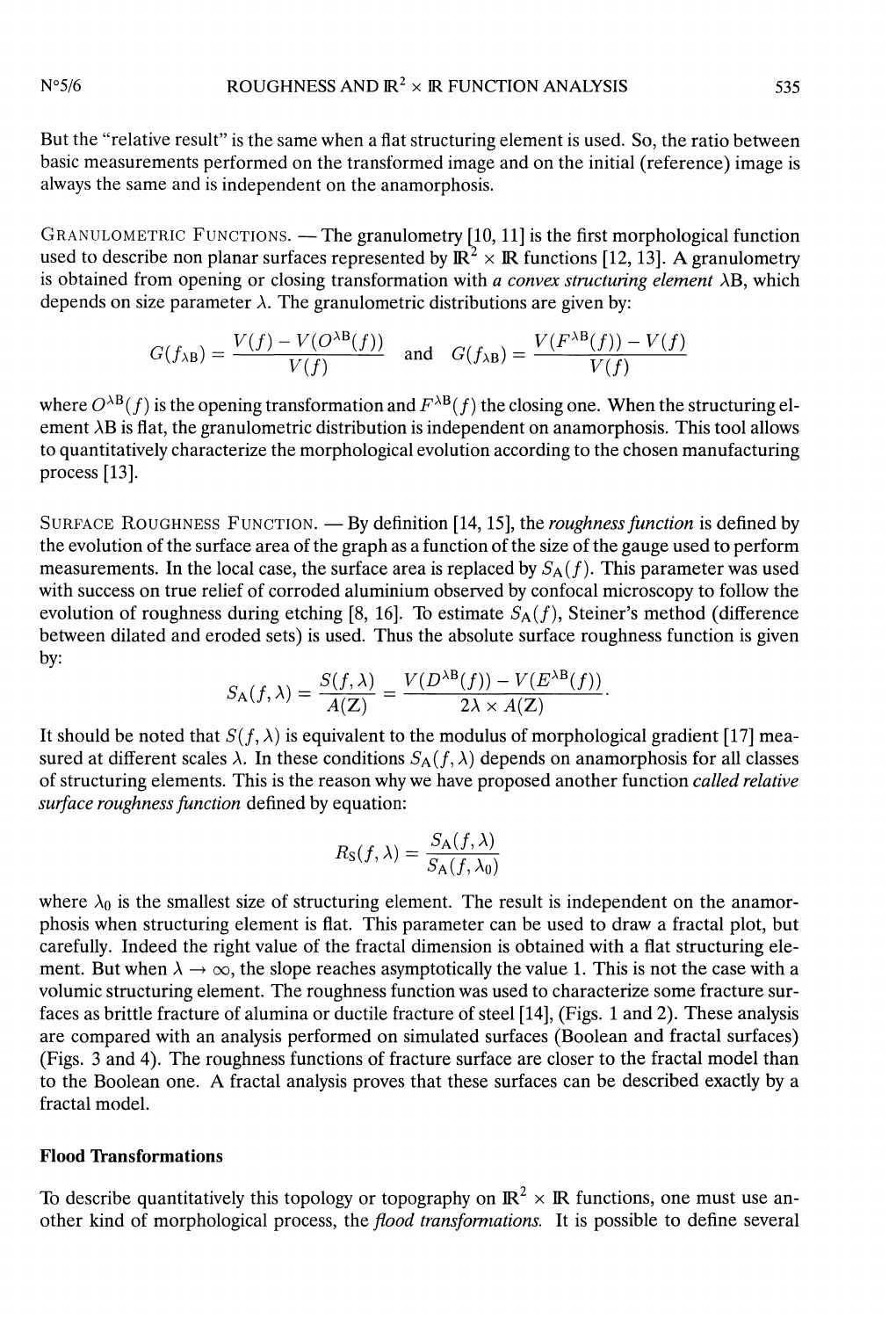| Flood model      | Flood function                                | <b>Filling function</b>                           |
|------------------|-----------------------------------------------|---------------------------------------------------|
| Immersion        | $\text{imm}(f, h) = \text{Sup}(f, h \min(f))$ | $R_{\text{imm}}(f, h) = \text{imm}(f, h) - f$     |
| Lower inundation | L inund $(f, h) = h \min(f)$                  | $R_{\text{inund}}(f, h) = h \text{ concave } (f)$ |
|                  |                                               | $R_{\text{inund}}(f,h) = h \min(f) - f$           |

Table I.  $-$  Definitions of flood transformations.



- Fig. 1.  $-$  Brittle fracture of alumina.
- Fig. 2. Ductile fracture of steel.



Fig. 3. - Simulation of a boolean surface.

Fig. 4.  $-$  Simulation of a fractal surface.

 $Fig. 1.$ 



Fig. 3. Fig. 4.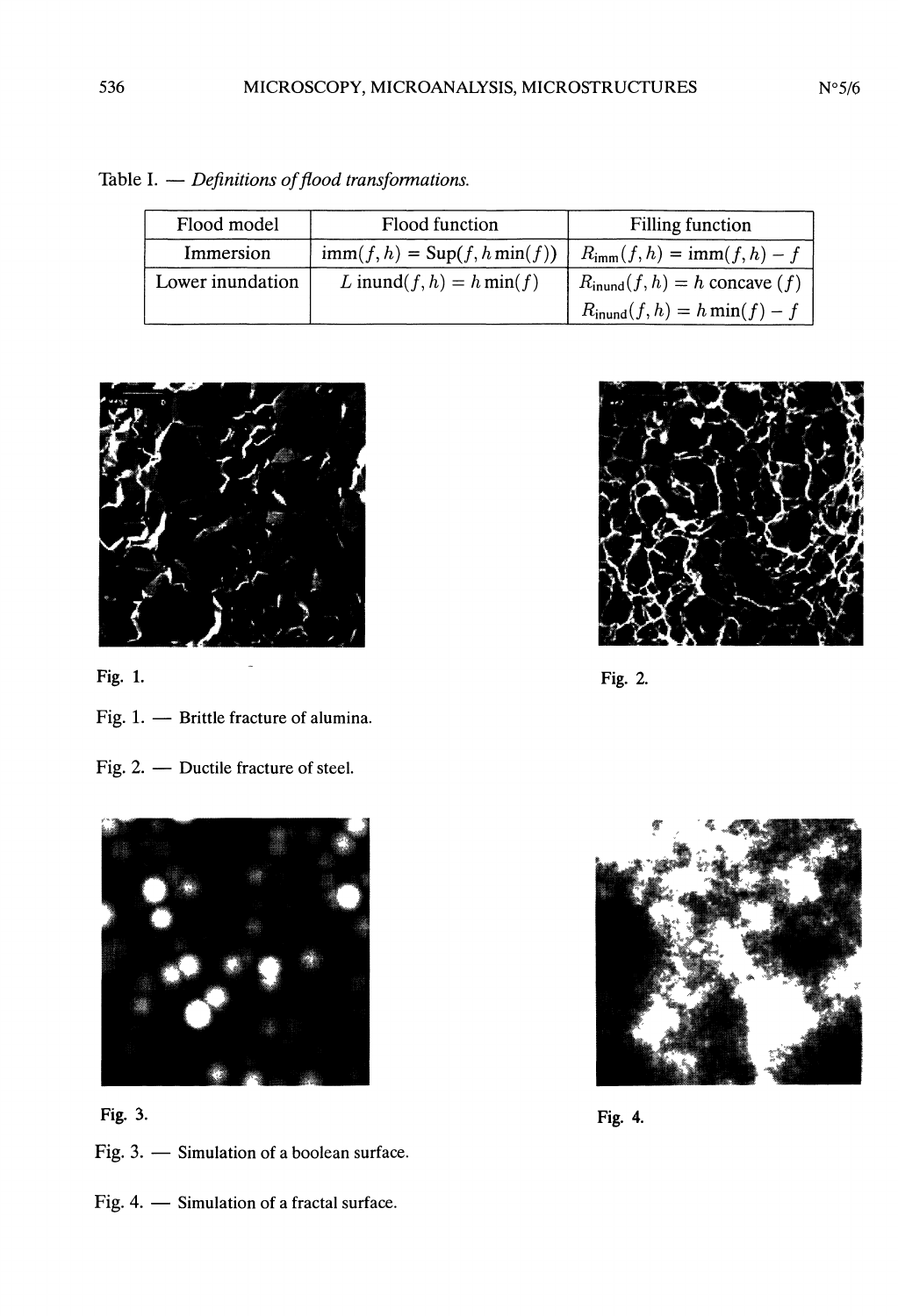

Fig.  $6.$  - Immersion.



Fig. 7.  $-$  Flood parameters and their signification.

flood transformations, slightly different from physical flood. Gauthier [15] proposed two models: lower inundation (Fig. 5) and immersion (Fig. 6). Table I gives the equivalent morphological transformations. The corresponding filling functions are also defined.

#### Measures on Flood Transformations

Since each flood transformation gives another  $\mathbb{R}^2 \times \mathbb{R}$  function, it is possible to perform the classical measurements on the resulting image and to follow the value of these parameters as a function of h. Before flood processes, the  $\mathbb{R}^2 \times \mathbb{R}$  functions can be considered as a two phases system, the subgraph called "solid phase  $\Sigma$ " and the upper graph called "gas phase  $\Gamma$ ". After flood transformation appears a new phase, "the liquid phase  $\Lambda$ ". Thus it is possible to follow the parameter related to each phase or interface between phases. Figure 7 gives these different parameters in terms of phase or interphase.

# Evolution of Parameters as a Function of Flood Parameter h

To understand the use of these parameters, one gives some examples of evolution in the case of the immersion process which is the simplest method. In many cases  $A_A(\Gamma/\Lambda) = f(h)$  changes according to sigmoïdal curves between 0 to 1, and the curve is more and less symmetric (Fig. 8). It corresponds directly to a flood process.  $N_A(\Gamma/\Lambda) = f(h)$  has a more complex shape which can be explained easily, (Fig. 9). To understand this evolution, one must imagine that the relief is progressively immersed in the sea. For each step of immersion, the connectivity number gives the number of lakes or closed seas. The evolution of the specific perimeter  $L_A(\Gamma/\Lambda/\Sigma) = f(h)$ is illustrated in figure 10. The increasing part of the curve corresponds to lake formation and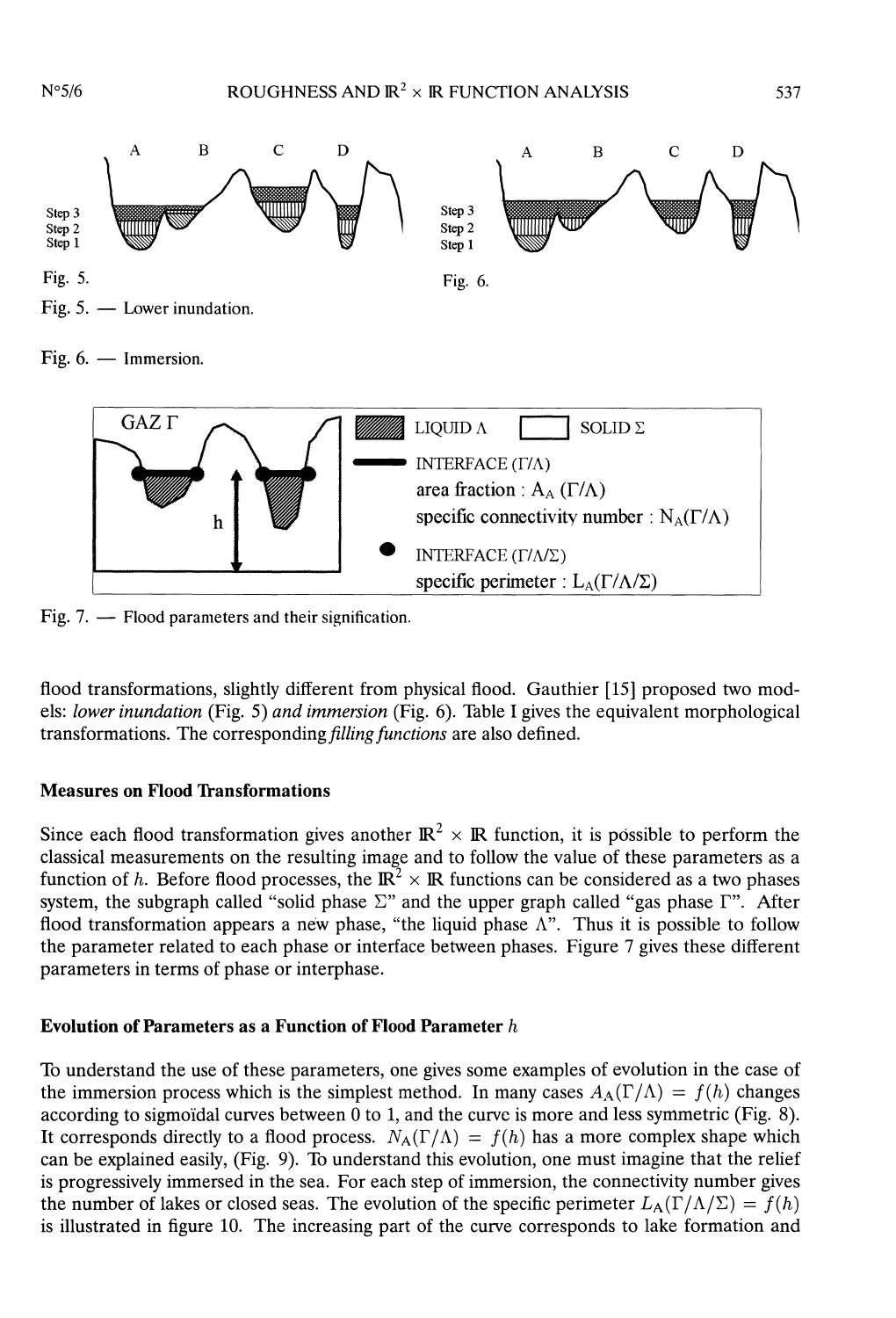

Fig. 8.  $-$  Area fraction of the liquid-gas interface ( $\Gamma/\Lambda$ ) according to the level h of immersion (fracture surface of steel).

Fig. 9.  $\rightarrow$  Specific connectivity number of the liquid-gas interface ( $\Gamma/\Lambda$ ) according to the level h of immersion.



Fig. 10. — Evolution of the specific parameter  $L_A(\Gamma/\Lambda/\Sigma)$  according to the level h of immersion (fracture surface of steel).

growing. But after a certain time some connection appears and the specific perimeter decreases towards zero. The maximum value of the function corresponds to the zero value of  $N_A(\Gamma/\Lambda)$ . The more and less symmetric shapes of the curves give information on the symmetry of relief.

## Conclusion

Several morphological tools to describe quantitatively the non planar surfaces were presented in this paper. The basic parameters derived from the stereology are classical. To obtain more information, functions derived from mathematical morphology are also presented. The first ones (granulometric and roughness functions) are relatively classical. The inundation functions give information on the topology of the surface.